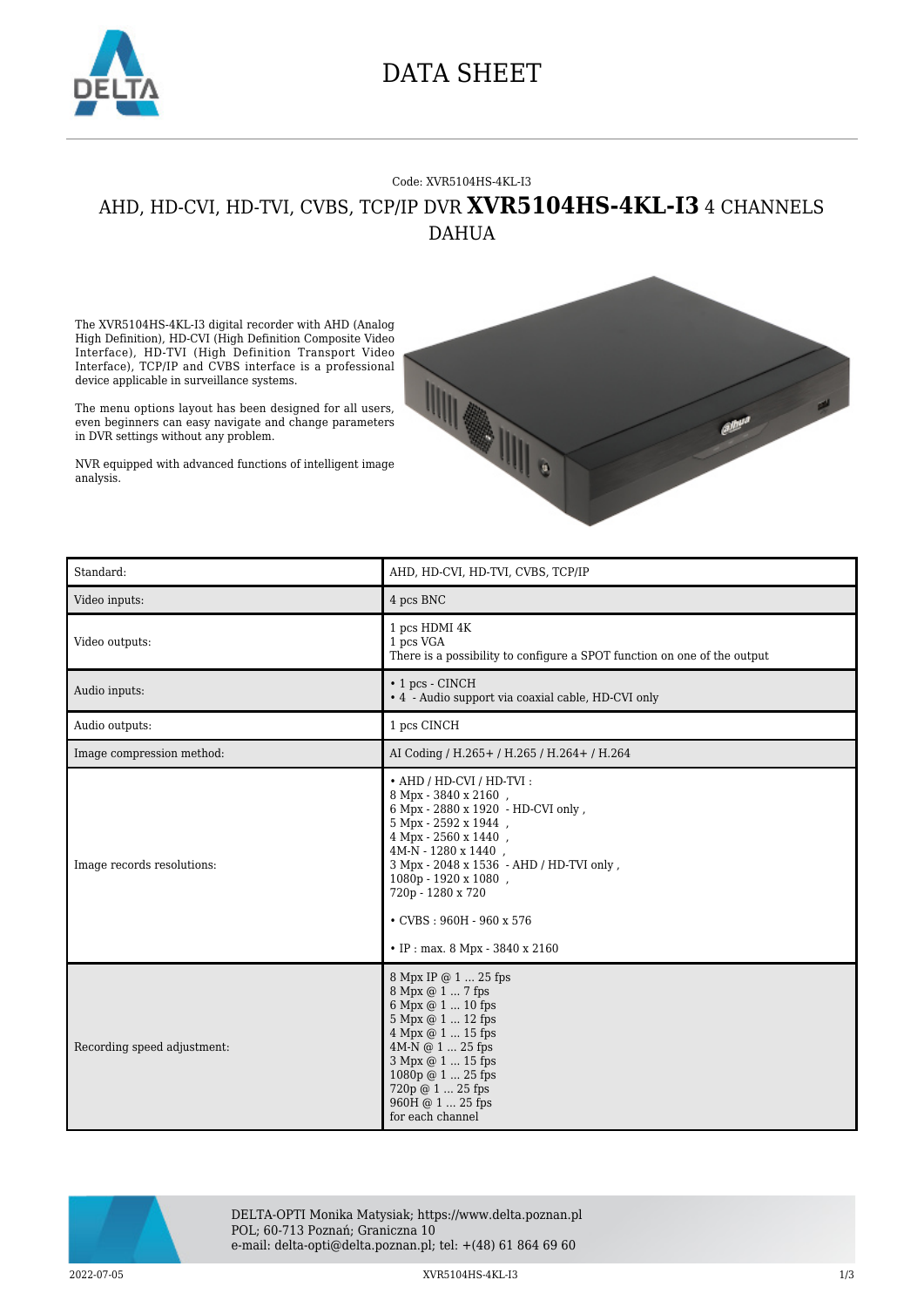

## DATA SHEET

| Operation modes:                    | $4 x$ AHD / HD-CVI / HD-TVI / CVBS / IP + $4 x$ IP                                                                                                                                                                                                                                                                                                                                                                                                                                                                                                                                                                                                                                                                                                                                                                                                                          |
|-------------------------------------|-----------------------------------------------------------------------------------------------------------------------------------------------------------------------------------------------------------------------------------------------------------------------------------------------------------------------------------------------------------------------------------------------------------------------------------------------------------------------------------------------------------------------------------------------------------------------------------------------------------------------------------------------------------------------------------------------------------------------------------------------------------------------------------------------------------------------------------------------------------------------------|
| Recording modes:                    | Manual, Motion Detection, Schedule                                                                                                                                                                                                                                                                                                                                                                                                                                                                                                                                                                                                                                                                                                                                                                                                                                          |
| Supported hard drives:              | 1 x 10 TB SATA                                                                                                                                                                                                                                                                                                                                                                                                                                                                                                                                                                                                                                                                                                                                                                                                                                                              |
| External storage devices backup:    | Save single frames and whole records from DVR drive to the USB drive                                                                                                                                                                                                                                                                                                                                                                                                                                                                                                                                                                                                                                                                                                                                                                                                        |
| Searching and playback the records: | Records searching: by time + timeline with record type. Playback: forward, fast, slow,<br>step<br>Advanced searching (to the one second accuracy)<br>Intelligent face search AI - simultaneous search in the archive of face recordings<br>based on max 8 photos taking into account the similarity threshold (for each photo<br>separately)<br>1/4 channel synchronous playback                                                                                                                                                                                                                                                                                                                                                                                                                                                                                            |
| Network functions:                  | Full support via network<br>, Remote records copying<br>, Web Server built-in<br>max. 128 on-line users                                                                                                                                                                                                                                                                                                                                                                                                                                                                                                                                                                                                                                                                                                                                                                     |
| Mobile phones support:              | Port no.: 37777 or access by a cloud (P2P)<br>• Android: Free application DMSS<br>• iOS (iPhone): Free application DMSS<br>See how to configure the P2P function in Dahua recorders and how to enable the<br>mobile application                                                                                                                                                                                                                                                                                                                                                                                                                                                                                                                                                                                                                                             |
| Alarm inputs / outputs:             |                                                                                                                                                                                                                                                                                                                                                                                                                                                                                                                                                                                                                                                                                                                                                                                                                                                                             |
| PTZ control:                        | IP Speed Dome Cameras<br>Control compatible with coax PTZ HD-CVI<br>RS-485 - PELCO-D/P                                                                                                                                                                                                                                                                                                                                                                                                                                                                                                                                                                                                                                                                                                                                                                                      |
| Motion Detection:                   | ✓                                                                                                                                                                                                                                                                                                                                                                                                                                                                                                                                                                                                                                                                                                                                                                                                                                                                           |
| Main features:                      | • Cooperation with Dahua devices working in the concept of the Internet of Things<br>$(IoT)$ ,<br>• POS - support the machines installed in the points of sales and displaying the date<br>from them as overlaid text on selected channel window,<br>• SMD PLUS - searching for an object classified as: human, motor vehicle<br>• Coax Audio/Alarm support,<br>• Intelligent Image Analysis : crossing the line (tripwire), crossing the line (tripwire),<br>abandoned/missing object, classification of people and vehicles<br>• advanced face recognition and search functions<br>• Support for up to 10 face databases, including 20 000 face images<br>• Detection of faces not included in the device database<br>• Searching for faces in recordings based on max 8 selected photos with the ability to<br>independently set the similarity threshold for each photo |
| USB:                                | 2 pcs USB 2.0                                                                                                                                                                                                                                                                                                                                                                                                                                                                                                                                                                                                                                                                                                                                                                                                                                                               |
| Mouse support:                      | ✓                                                                                                                                                                                                                                                                                                                                                                                                                                                                                                                                                                                                                                                                                                                                                                                                                                                                           |
| IR remote controller in the set:    |                                                                                                                                                                                                                                                                                                                                                                                                                                                                                                                                                                                                                                                                                                                                                                                                                                                                             |
| Power supply:                       | 12 V DC / 2 A (power adapter included)                                                                                                                                                                                                                                                                                                                                                                                                                                                                                                                                                                                                                                                                                                                                                                                                                                      |
| Color:                              | <b>Black</b>                                                                                                                                                                                                                                                                                                                                                                                                                                                                                                                                                                                                                                                                                                                                                                                                                                                                |
| Weight:                             | $0.89$ kg                                                                                                                                                                                                                                                                                                                                                                                                                                                                                                                                                                                                                                                                                                                                                                                                                                                                   |
| Dimensions:                         | 260 x 236 x 48 mm                                                                                                                                                                                                                                                                                                                                                                                                                                                                                                                                                                                                                                                                                                                                                                                                                                                           |
| Supported languages:                | Polish, English, Czech, Danish, Finnish, French, Greek, Spanish, Dutch, German,<br>Portuguese, Russian, Romanian, Serbian, Slovak, Slovenian, Hungarian, Italian                                                                                                                                                                                                                                                                                                                                                                                                                                                                                                                                                                                                                                                                                                            |



DELTA-OPTI Monika Matysiak; https://www.delta.poznan.pl POL; 60-713 Poznań; Graniczna 10 e-mail: delta-opti@delta.poznan.pl; tel: +(48) 61 864 69 60

2022-07-05 XVR5104HS-4KL-I3 2/3